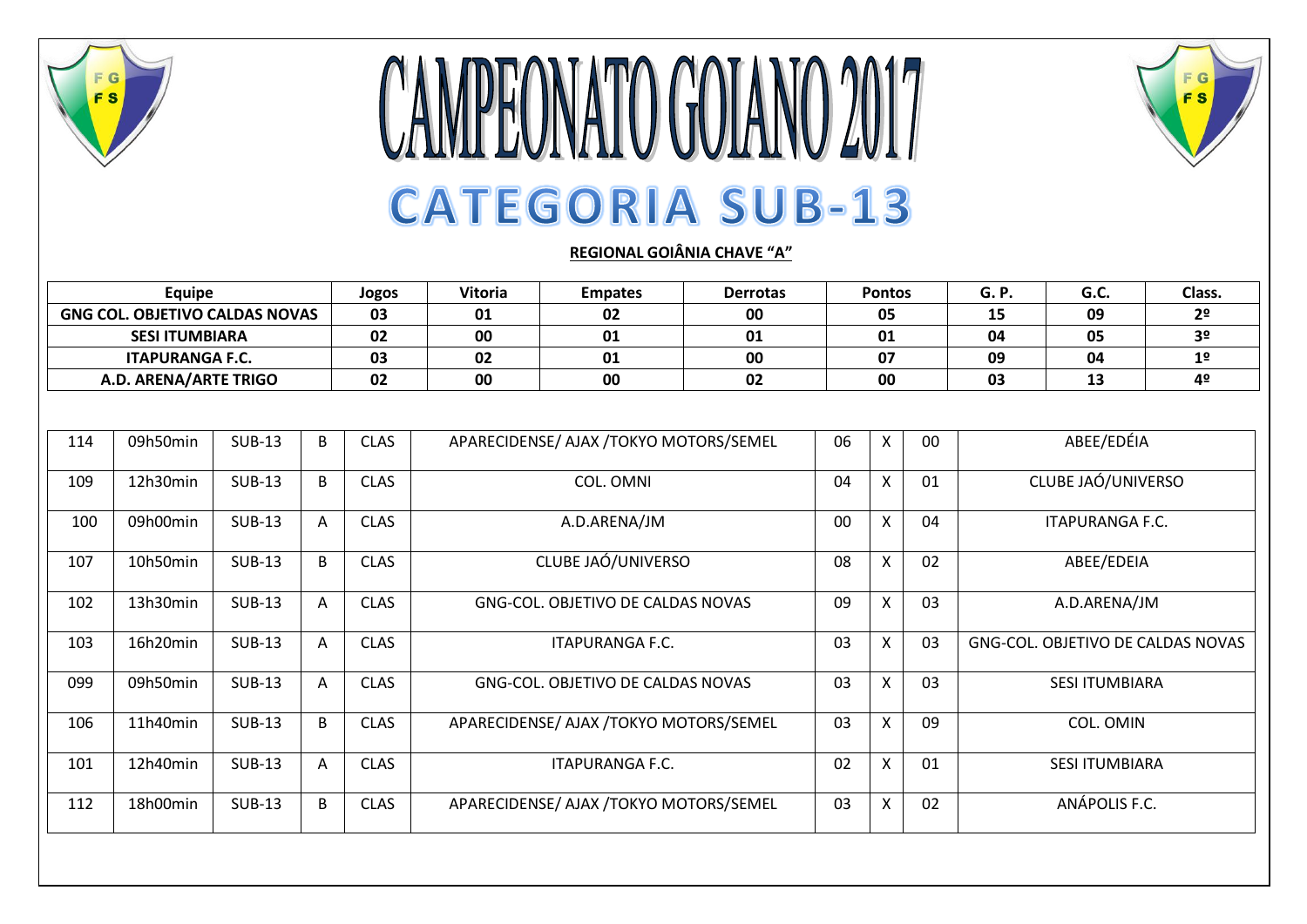

## CAMPEONATO GOIANO 2017



| <b>ARTILHARIA</b>                     |                |                                        |                |  |  |  |  |  |
|---------------------------------------|----------------|----------------------------------------|----------------|--|--|--|--|--|
| <b>ARTILHEIRO</b>                     | <b>GOLS</b>    | <b>CLUBE</b>                           | <b>POSICÃO</b> |  |  |  |  |  |
| RIQUELME A. GONCALVES                 | 10             | GNG-COL. OBJETIVO DE CALDAS NOVAS      |                |  |  |  |  |  |
| <b>HENRIQUE CERRI LEITE</b>           | 5              | COL. OMNI                              | $\overline{2}$ |  |  |  |  |  |
| MAURICIO CORDEIRO GRAMACHO            | 4              | APARECIDENSE/ AJAX /TOKYO MOTORS/SEMEL | 3              |  |  |  |  |  |
| ANDERSON LUIS AFONSO FILHO            | 4              | <b>SESI ITUMBIARA</b>                  | 4              |  |  |  |  |  |
| HORACIO FERRAZ DA SILVA NETO          | 3              | <b>ITAPURANGA F.C.</b>                 | 5              |  |  |  |  |  |
| KAWAN HENRIQUE LIMA BORBA             | 3              | <b>ITAPURANGA F.C.</b>                 | 6              |  |  |  |  |  |
| GUILHERME HENRIQUE DE SOUZA VERON     | 3              | CLUBE JAÓ/UNIVERSO                     | $\overline{7}$ |  |  |  |  |  |
| <b>GUILHERME MATHEUS S. PENA</b>      | 3              | GNG-COL. OBJETIVO DE CALDAS NOVAS      | 8              |  |  |  |  |  |
| FELIPE GONCALVES ARAUJO               | $\overline{2}$ | APARECIDENSE/ AJAX /TOKYO MOTORS/SEMEL | 9              |  |  |  |  |  |
| <b>GABRIEL MARTINS VASCONCELOS</b>    | $\overline{2}$ | COL. OMNI                              | 10             |  |  |  |  |  |
| PEDRO AUGUSTO OLIVEIRA LIMA           | $\overline{2}$ | <b>ITAPURANGA F.C.</b>                 | 11             |  |  |  |  |  |
| <b>GABRIEL CESARIO MORAES RESENDE</b> | $\overline{2}$ | CLUBE JAÓ/UNIVERSO                     | 12             |  |  |  |  |  |
| ATHOS ADALBERTO DOS ANJOS MACIEL      | $\overline{2}$ | CLUBE JAÓ/UNIVERSO                     | 13             |  |  |  |  |  |
| PEDRO ATAIDES DE SOUZA OLIVEIRA       | $\overline{2}$ | APARECIDENSE/ AJAX /TOKYO MOTORS/SEMEL | 14             |  |  |  |  |  |
| ALBERTO CASTRO MILAZZO                | $\overline{2}$ | COL. OMNI                              | 15             |  |  |  |  |  |
| DIOGO LIMONGI FARIA DOS REIS          | $\overline{2}$ | COL. OMNI                              | 16             |  |  |  |  |  |
| AILTON KAUA DA SILVA CRUZ             | $\mathbf{1}$   | APARECIDENSE/ AJAX /TOKYO MOTORS/SEMEL | 17             |  |  |  |  |  |
| JOAO VICTOR BORGES DE LIMA FERREIRA   | $\mathbf{1}$   | APARECIDENSE/ AJAX /TOKYO MOTORS/SEMEL | 18             |  |  |  |  |  |
| PEDRO ALENCAR LIMA ESTEVES            | $\mathbf{1}$   | CLUBE JAÓ/UNIVERSO                     | 19             |  |  |  |  |  |
| FELIPE M. GARCIA                      | $\mathbf{1}$   | GNG-COL. OBJETIVO DE CALDAS NOVAS      | 20             |  |  |  |  |  |
| <b>GUSTAVO M. PEREIRA</b>             | $\mathbf{1}$   | GNG-COL. OBJETIVO DE CALDAS NOVAS      | 21             |  |  |  |  |  |
| SAULO NETO V. BERNARDES               | $\mathbf{1}$   | A.D.ARENA/JM                           | 22             |  |  |  |  |  |
| <b>BRUNO P. DE ARAUJO</b>             | $\mathbf{1}$   | A.D.ARENA/JM                           | 23             |  |  |  |  |  |
| MATHEUS JUNQUEIRA M. F. RUFO          | $\mathbf{1}$   | A.D.ARENA/JM                           | 24             |  |  |  |  |  |
| PEDRO AUGUSTO SOARES NEVES            | $\mathbf{1}$   | <b>ITAPURANGA F.C.</b>                 | 25             |  |  |  |  |  |
| <b>GUILHERME GOMES DOS SANTOS</b>     | 1              | APARECIDENSE/ AJAX /TOKYO MOTORS/SEMEL | 26             |  |  |  |  |  |
| MARLLOS DE LACERDA KRATKA FILHO       | 1              | COL. OMNI                              | 27             |  |  |  |  |  |
| JEFFERSON ALVES DE OLIVEIRA           | 1              | APARECIDENSE/ AJAX /TOKYO MOTORS/SEMEL | 28             |  |  |  |  |  |
| ARTHUR SOUZA COSTA CAMPOS             | $\mathbf{1}$   | ANÁPOLIS F.C.                          | 29             |  |  |  |  |  |
| KAYKE MULLER VIANA NAVARRO            | 1              | ANÁPOLIS F.C.                          | 30             |  |  |  |  |  |